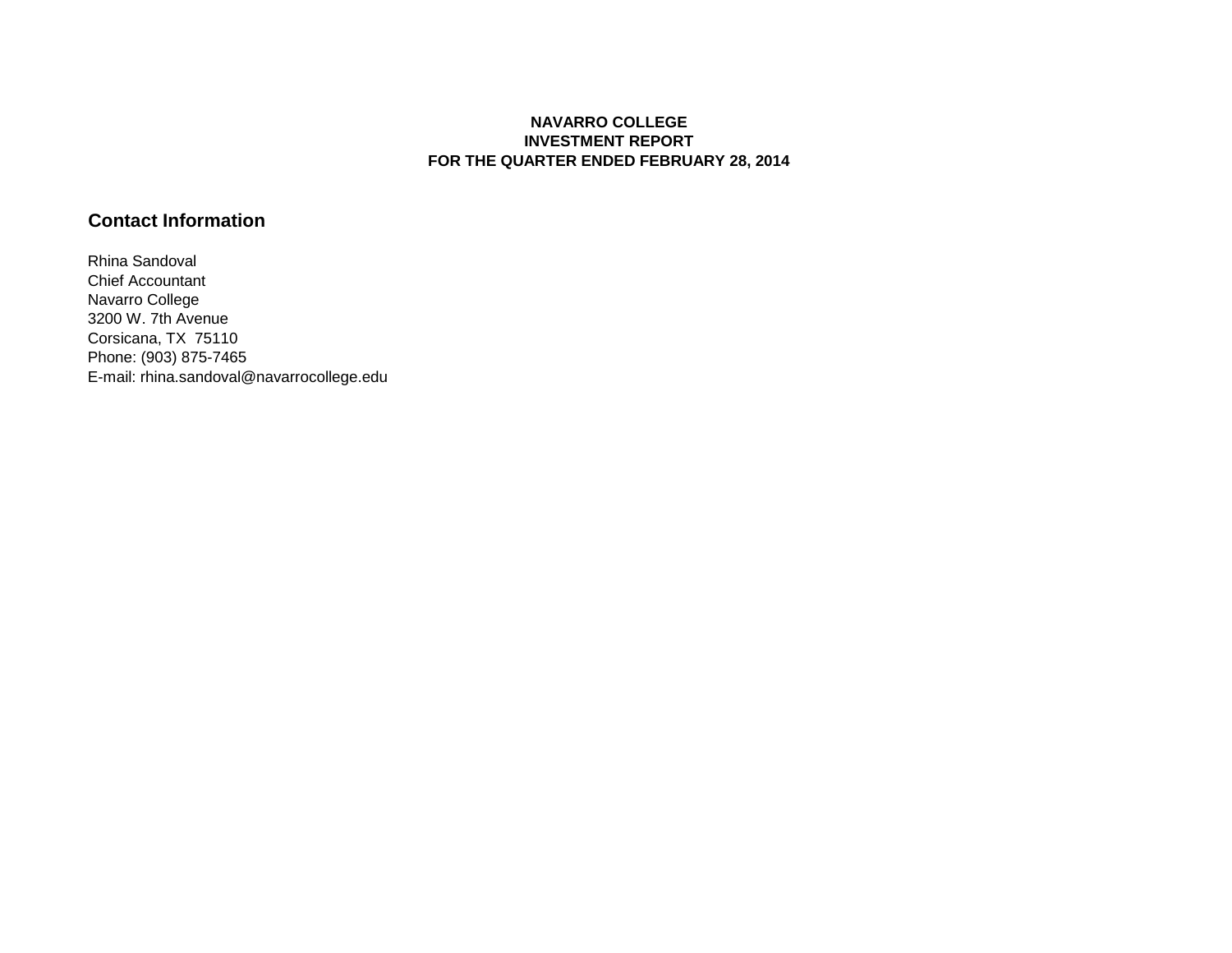### **NAVARRO COLLEGE INVESTMENT REPORT FOR THE QUARTER ENDED FEBRUARY 28, 2014**

| <b>TYPE OF INVESTMENT</b>                                                                          |                 | <b>BEGINNING</b><br><b>BOOK VALUE</b><br>11/30/13 | <b>ADDITIONS/</b><br><b>CHANGES</b><br><b>FOR PERIOD</b> |     | <b>ENDING</b><br><b>BOOK VALUE</b><br>02/28/14 | <b>BEGINNING</b><br><b>MARKET VALUE</b><br>11/30/13 |                          | <b>ENDING</b><br><b>MARKET VALUE</b><br>02/28/14 |
|----------------------------------------------------------------------------------------------------|-----------------|---------------------------------------------------|----------------------------------------------------------|-----|------------------------------------------------|-----------------------------------------------------|--------------------------|--------------------------------------------------|
| <b>Certificates of Deposit</b>                                                                     |                 |                                                   |                                                          |     |                                                |                                                     |                          |                                                  |
| Prosperity Bank - CD #730010576 (E&G)<br>Due 04/26/2014 @ 0.400% Rate<br>Purchased 10/26/2012      |                 | 500,000.00                                        |                                                          |     | 500,000.00                                     | 500,197.26                                          |                          | 500,191.78                                       |
| Prosperity Bank - CD #730010577 (E&G)<br>Due 10/26/2014 @ 0.500% Rate<br>Purchased 10/26/2012      |                 | 500,000.00                                        |                                                          |     | 500,000.00                                     | 500,246.58                                          |                          | 500,239.73                                       |
| City National Bank - CD #3006358430 (E&G)<br>Due 11/07/2014 @ 1.050% Rate<br>Purchased 03/07/2013  |                 | 250,000.00                                        |                                                          |     | 250,000.00                                     | 251,272.95                                          |                          | 252,574.66                                       |
| State Farm - CD #3055051959 (E&G)<br>Due 06/11/2014 @ .950% Rate<br>Purchased 03/11/2013           |                 | 150,000.00                                        |                                                          |     | 150,000.00                                     | 150,598.51                                          |                          | 151,321.45                                       |
| State Farm - CD#1019063147 (Aux)<br>Due 07/01/2014 @ .3100% Rate<br>Purchased 07/01/2013           |                 | 100,000.00                                        |                                                          |     | 100,000.00                                     | 100,653.13                                          |                          | 100,807.98                                       |
| First Bank & Trust Co. - CD #5007088 (E&G)<br>Due 03/08/2014 @ 1.250% Rate<br>Purchased 09/08/2013 |                 | 145,000.00                                        |                                                          |     | 145,000.00                                     |                                                     |                          | 145,859.08                                       |
| First Bank & Trust Co. - CD #5006220 (E&G)<br>Due 10/18/2014 @0.750% Rate<br>Purchased 10/18/2013  |                 | 100,000.00                                        |                                                          |     | 100,000.00                                     |                                                     |                          | 100,273.29                                       |
|                                                                                                    | <b>Subtotal</b> | 1,745,000.00<br>\$                                | \$<br>0.00                                               | \$  | 1,745,000.00                                   | 1,502,968.43<br>\$                                  |                          | 1,751,267.97<br>\$                               |
|                                                                                                    |                 |                                                   |                                                          |     |                                                |                                                     |                          |                                                  |
| <b>U.S. Government Agency Securities</b>                                                           |                 |                                                   |                                                          |     |                                                |                                                     | $\overline{\phantom{a}}$ |                                                  |
|                                                                                                    | Subtotal        | 0.00<br>\$                                        | \$                                                       | \$  | 0.00                                           | \$                                                  | 0.00                     | 0.00<br>-\$                                      |
|                                                                                                    | <b>TOTAL</b>    | \$<br>1,745,000.00                                | \$<br>0.00                                               | -\$ | 1,745,000.00                                   | \$<br>1,502,968.43                                  |                          | \$<br>1,751,267.97                               |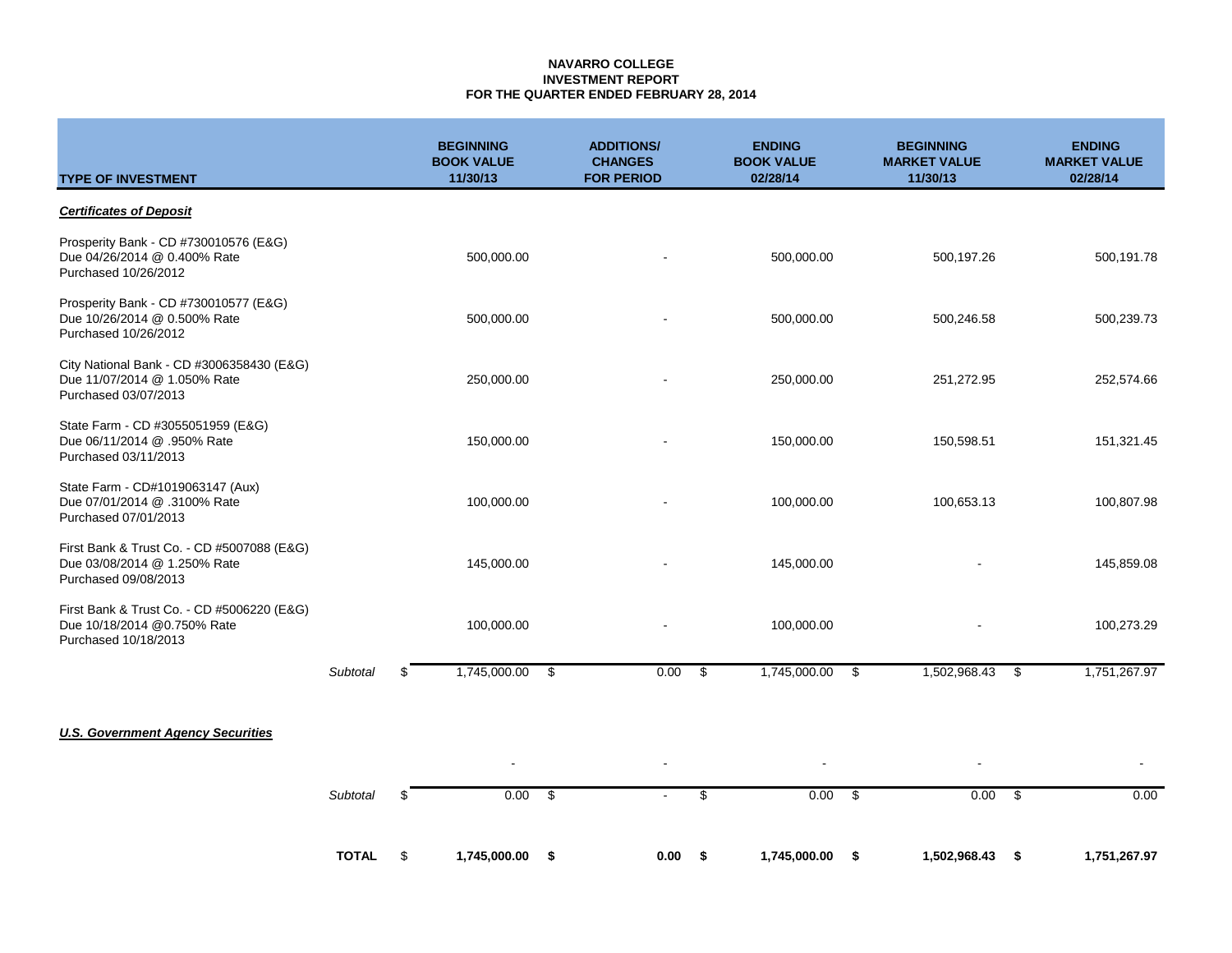### **NAVARRO COLLEGE INVESTMENT REPORT RECAP FOR THE QUARTER ENDED FEBRUARY 28, 2014**

#### **RECAP OF INVESTMENTS BY FUND**

| <b>TYPE OF INVESTMENT</b>                                                                                                                                                                                                                      |      | <b>ENDING</b><br><b>BOOK VALUE</b><br>02/28/14                                                 | <b>Educational and</b><br><b>General Fund</b>                                    | <b>Debt Service</b><br><b>Fund</b> | <b>Auxiliary</b><br><b>Fund</b> | <b>Agency</b><br><b>Fund</b> | <b>Plant</b><br><b>Fund</b> | <b>Student</b><br><b>Financial</b><br><b>Aid Fund</b> |
|------------------------------------------------------------------------------------------------------------------------------------------------------------------------------------------------------------------------------------------------|------|------------------------------------------------------------------------------------------------|----------------------------------------------------------------------------------|------------------------------------|---------------------------------|------------------------------|-----------------------------|-------------------------------------------------------|
| First Bank & Trust Co. - CD #5007088<br>First Bank & Trust Co. - CD #5006220<br>Prosperity Bank-CD#730010576<br>Prosperity Bank-CD#730010577<br>City National Bank-CD#3006358430<br>State Farm - CD #3055051959<br>State Farm - CD #1019063147 |      | 145,000.00<br>100,000.00<br>500,000.00<br>500,000.00<br>250,000.00<br>150,000.00<br>100,000.00 | 145,000.00<br>100,000.00<br>500,000.00<br>500,000.00<br>250,000.00<br>150,000.00 |                                    | 100,000.00                      |                              |                             |                                                       |
|                                                                                                                                                                                                                                                | - \$ | 1,745,000.00 \$                                                                                | 1,645,000.00 \$                                                                  | $0.00 \text{ }$ \$                 | 100,000.00 \$                   | 0.00~\$                      | $0.00$ \$                   | 0.00                                                  |
| February 28, 2014 Benchmark Rates:<br><b>TexStar Local Government Investment Service</b><br>Rates and market values are from the February 28, 2014 The<br><b>Wall Street Journal</b>                                                           |      | 0.0318%                                                                                        |                                                                                  |                                    |                                 |                              |                             |                                                       |
| <b>Federal Funds Rate</b><br>Merrill Lynch Ready Assets Trust<br>Treasury Bill - 26 weeks<br>Certificates of Deposit - Six Months                                                                                                              |      | 0.2800%<br>0.0000%<br>0.0750%<br>0.0000%                                                       |                                                                                  |                                    |                                 |                              |                             |                                                       |

We, the investment officers of Navarro College District, swear that, to the best of our knowledge, this report displays Navarro College's investment portfolio as of February 28, 2014. We further swear that transactions inv investment portfolio are in compliance with Navarro College's Investment Policy and Strategy and the provisions of the Public Funds Investment Act, Chapter 2256, and amendments of the Texas Government Code.

**Prepared by:** Date Investment Officer

Date Chief Accountant **Date** Investment Officer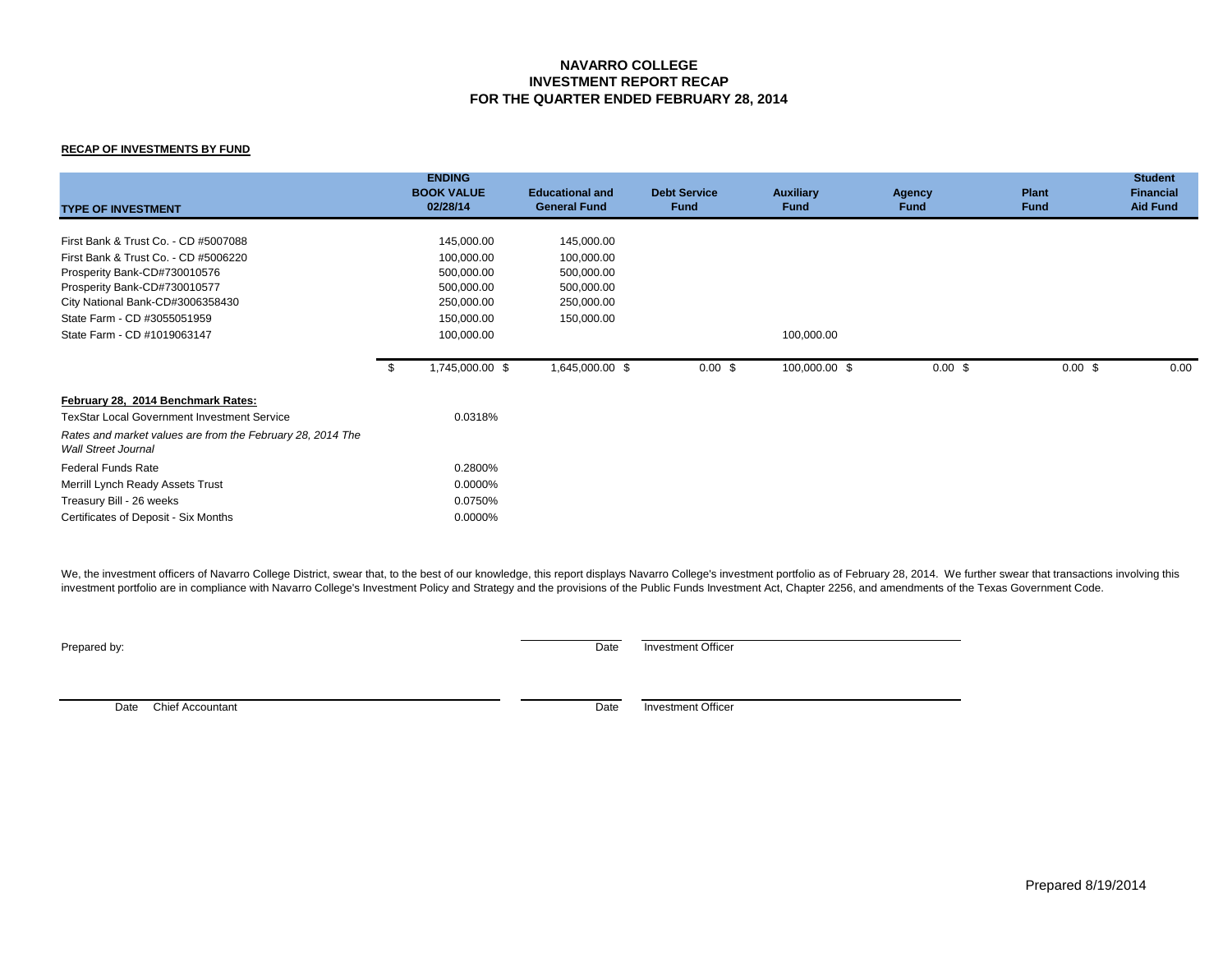# **NAVARRO COLLEGE INVESTMENT PORTFOLIO MATURITY SCHEDULE FOR THE QUARTER ENDED FEBRUARY 28, 2014**

| <b>MATURITY</b>      |    |                                  |                                       |    |                              |  |                                 |  |                          |  |
|----------------------|----|----------------------------------|---------------------------------------|----|------------------------------|--|---------------------------------|--|--------------------------|--|
| <b>Fiscal Year</b>   |    | <b>1st Quarter</b><br>Sept - Nov | 2nd Quarter<br>Dec - Feb              |    | 3rd Quarter<br>Mar - May     |  | <b>4th Quarter</b><br>Jun - Aug |  | <b>Total Amount</b>      |  |
| 2014<br>2015<br>2016 | \$ | ٠<br>850,000.00<br>٠             | -<br>$\blacksquare$<br>$\blacksquare$ |    | 645,000.00<br>$\blacksquare$ |  | 250,000.00<br>$\blacksquare$    |  | 895,000.00<br>850,000.00 |  |
| <b>Total</b>         | \$ | 850,000.00 \$                    |                                       | \$ | 645,000.00                   |  | 250,000.00 \$                   |  | 1,745,000.00             |  |